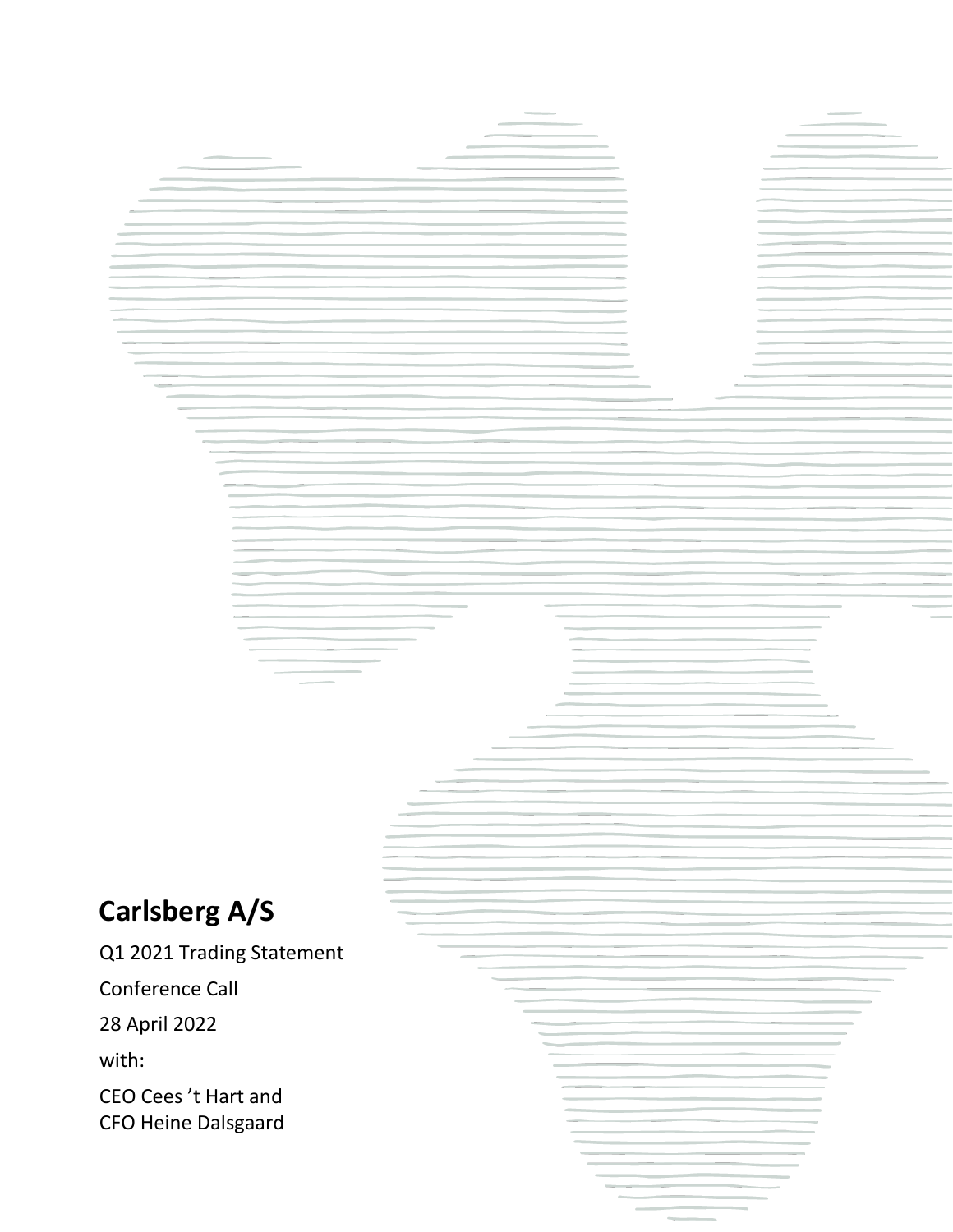## **PARTICIPANTS**

### **Corporate Participants**

**Cees 't Hart** – Chief Executive Officer, Carlsberg A/S **Heine Dalsgaard** – Chief Financial Officer, Carlsberg A/S

#### **Other Participants**

**Edward Mundy** – Analyst, Jefferies International Ltd. **Fintan Ryan** – Analyst, JPMorgan Securities Plc **André Thormann** – Analyst, Danske Bank A/S **Andrea Pistacchi** – Analyst, Bank of America **Simon Hales** – Analyst, Citigroup Global Markets Ltd. **Laurence Whyatt** – Analyst, Barclays Investment Bank **Tristan van Strien** – Analyst, Redburn (Europe) Ltd. **Søren Samsøe** – Analyst, SEB Enskilda (Denmark) **Mitch Collett** – Analyst, Deutsche Bank AG (Broker UK) **Trevor Stirling** – Analyst, Sanford C. Bernstein **Pinar Ergun** – Analyst, Morgan Stanley Securities Ltd.

## **MANAGEMENT DISCUSSION SECTION**

Operator: Ladies and gentlemen, welcome to Carlsberg Q1 2022 Trading Statement. For the first part of this call, all participants are in a listen-only mode. Afterwards, there will be a question-and-answer session. [Operator Instructions] This conference call is being recorded.

I'll now hand it over to the speakers. Please begin.

## **Cees 't Hart, Chief Executive Officer, Carlsberg A/S**

Good morning, everybody, and welcome to Carlsberg's Q1 2022 Conference Call. My name is Cees 't Hart, and I have with me CFO, Heine Dalsgaard; and Vice President Investor Relations, Peter Kondrup.

I will provide the headlines for the quarter, and Heine will take you through the accounting implications from the decision to sell the Russian business, and the full-year outlook. Please turn to slide 3.

It was a turbulent quarter for Carlsberg due to the war in Ukraine, which affects us very much. We are deeply touched by the extent of the human tragedy, and our first priority remains the safety and well-being of our Ukrainian colleagues.

We have taken many initiatives to protect and help our people and the surrounding communities in Ukraine. To mention a few, for safety reasons, we suspended all three breweries immediately after the invasion. We advanced bonus payments and we continue to pay salaries to all employees. We account for our employees on a daily basis. We have set up shelter facilities for employees and families at the Lviv Brewery. Our Polish team takes care of our Ukrainian employees and families who flee to Poland. We produce drinking water to local communities. And, finally, we have, together with the Carlsberg and Tuborg Foundations, donated DKK 75 million in humanitarian help.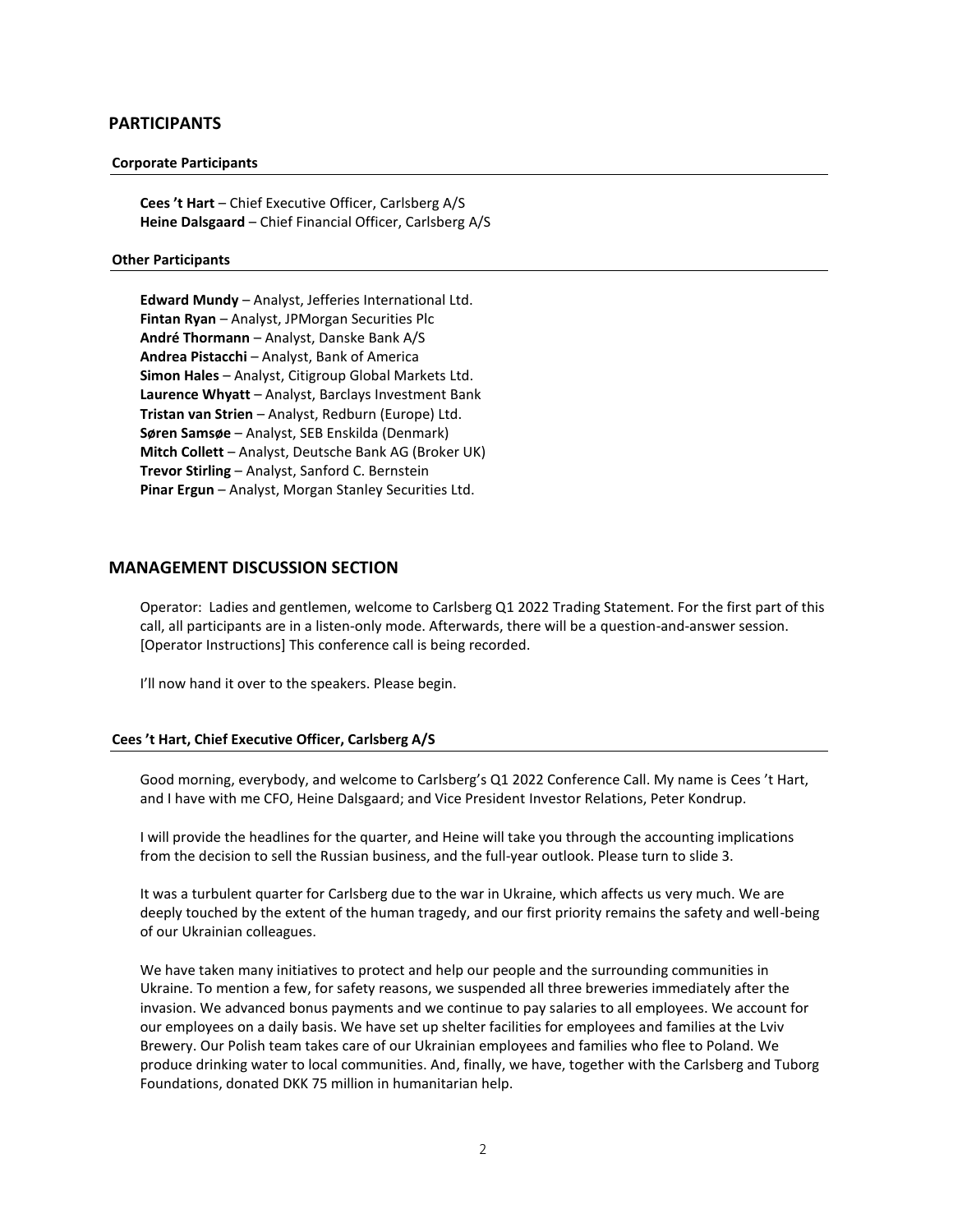As a consequence of the war, we carried out a thorough strategic review of our presence in Russia. And based on this review, we made the difficult decision to divest our business in Russia. While this was indeed a landmark decision, we believe it is the right thing to do in the current environment.

Although the war in Ukraine requires significant attention, we also assure that most of our employees focus on the short- and long-term health of the more than 90% of our business that is not impacted by the war. As a result, we delivered strong performance for the quarter with strong volume and revenue per hectoliter growth.

The 9.1% organic volume growth was mainly driven by the on-trade reopening in Western Europe and a strong start to the year in many Asian markets, and with particularly well-executed Chinese New Year in China. On a like-for-like basis, group volumes are now approximately 10% above the pre-pandemic level in Q1 2019. Revenue per hectoliter grew strongly by 13%, driven by a combination of a positive channel mix due to the much improved on-trade channel compared with the beginning of 2021; a positive country mix; and the implementation of price increases in several markets. As a result, organic revenue growth was 23.6%. And on a like-for-like basis, revenue was approximately 15% above pre-pandemic 2019 levels.

Please turn to slide 4, and a brief update on some of our key categories and channels. On the back of good growth in Q1 2021, the growth trajectory for our alcohol-free brews continued with 7% growth in Q1. We saw very good progress in most markets, but overall Group performance was a bit muted due to the volume decline in Ukraine.

Likewise, our craft and specialty volumes continue to deliver solid growth rates. Volume grew 8% with China and France being the key growth markets this quarter. Brands such as Grimbergen and Brooklyn delivered high growth, with Brooklyn in particular benefiting from the on-trade recovery. The brand reported more than 60% growth, albeit from a low base.

1664 Blanc only grew modestly. It continued strong performance in the key market like China, while Poland and South Korea declined. Somersby had a soft quarter due to the declining Polish market. The on-trade channel is recovering very nicely and we saw around 30% volume growth in the on-trade channel. This was particularly driven by Western Europe, as Q1 last year was heavily impacted by restrictions and most restrictions were lifted in many markets during Q1 this year.

Please turn to slide 5, and Western Europe, which delivered a very healthy growth in both volume and revenue, supported by easy comparables. Volumes grew organically by 15.4%. This strong growth was driven by the rebound of on-trade, which was more or less closed during the first quarter of 2021. Off-trade volumes therefore also saw a small decline. The 18% growth in revenue per hectoliter benefited from the positive channel mix in addition to country mix, and also price increases in some markets. Organic revenue was up 36.2%. Including the impact of currencies, reported revenue growth was 38.4%. Our alcohol-free brews delivered volume growth of 13%, supported by brands such as Tourtel in France and Carlsberg 0.0 in markets such as Sweden, Poland and Germany.

We saw a mixed volume development in the Nordics. Denmark, Sweden, and Finland posted double-digit growth rate. In all markets, on-trade was an important driver of growth. The volume decline in Norway was impacted by the reopened borders to Sweden and less promotional activity compared with last year. In all Nordic markets, the non-beer portfolio performed very well.

Volumes were up more than 20% in both France and Switzerland, supported by very good progress for our craft & speciality and alcohol-free brews portfolios. The Pepsi franchise in Switzerland had a good start from a very low level. In Poland, alcohol-free brews continued to grow. However, the total market was impacted by the accelerating inflation, price and tax increases on beer, as well as the war which all negatively impacted consumer offtake. Our volumes declined by high single digit percentages, in line with the market. Volumes in the UK were significantly up organically versus last year by more than 60%. Key drivers were the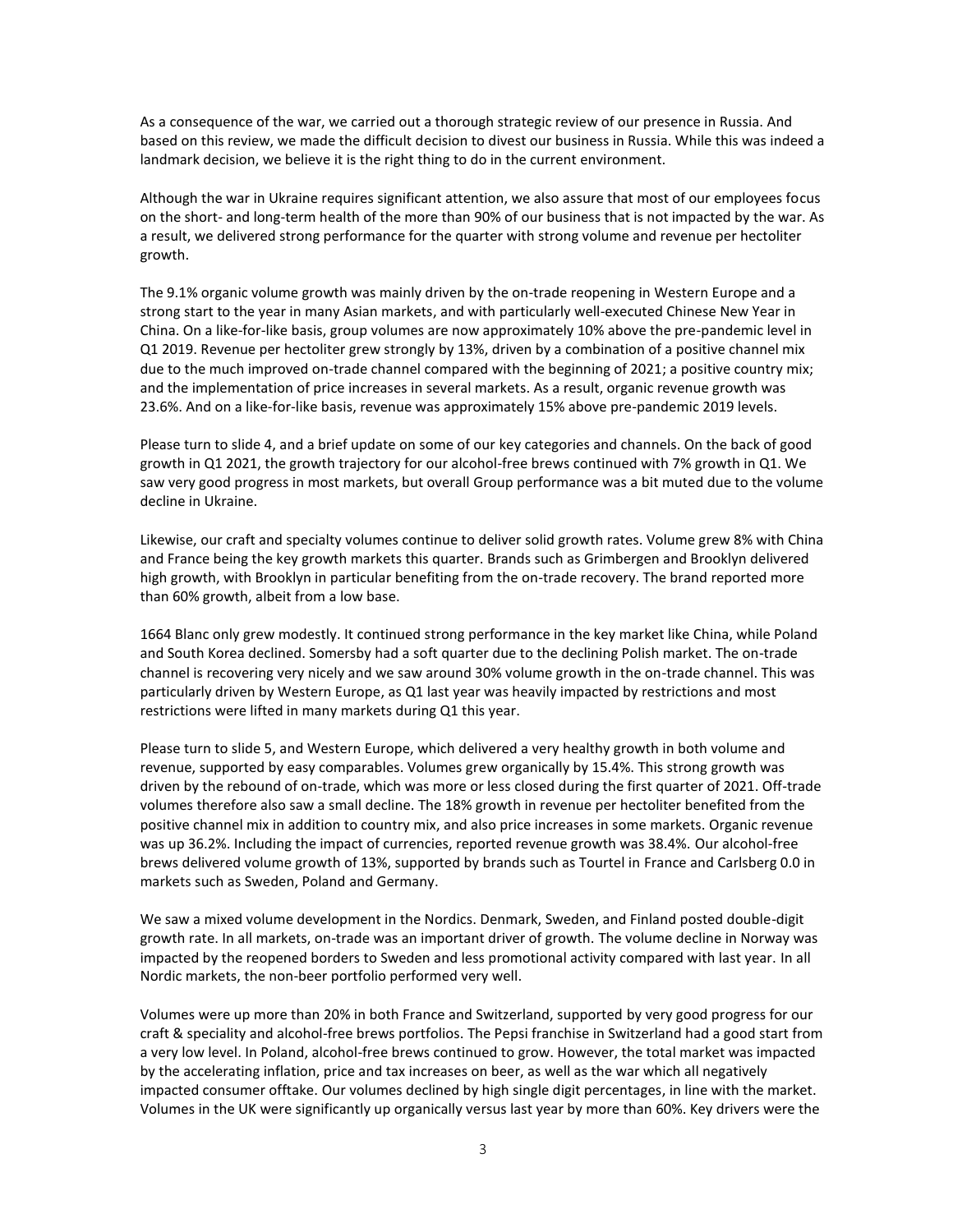reopening of the on-trade and market share gains which were supported by very good growth for the Carlsberg brand.

Please go to slide 6, and Asia where we had a good start to the year, helped by good execution of the Chinese New Year activities. Volumes grew by 10.5%, driven by growth in all markets but India and Hong Kong. The revenue per hectoliter improvement of 5% was the result of premiumization and price increases. Our international brand portfolio, including Carlsberg, Tuborg and Blanc, grew volumes. Organic revenue growth was 16.5%, while reported revenue growth was 20.7%. The higher reported growth was because of the positive currency impact partly offset by the deconsolidation of Nepal.

Volumes in China were up by double-digit thanks to successful New Year activities and continued good progress for our growth priorities including expanded distribution, the international and local premium portfolio and Big City growth. The initial results of the launch of Somersby have been very positive. Our strongholds in China were not impacted by the spread of the Omicron variant, but the increasing number of cases and spread of the virus may pose a significant challenge in the months ahead.

Our Indian business had a slow start to the year, with January and February being impacted by the outbreak of Omicron and volumes in March rebounded, delivering record high monthly volumes.

We saw very good volume growth in Laos, Vietnam and Cambodia. In Laos, we benefited from fewer restrictions and saw record high volumes of both beer and soft drinks. In Vietnam, volumes grew by highsingle-digit percentages. The local Huda brand grew strongly and the Carlsberg brand also achieved very good growth. In Cambodia, we continued to see impressive results for the Sting energy drink.

Malaysia posted very good volume growth, albeit this was on the back of easy comps. The craft & speciality portfolio delivered growth progress.

And slide 7, and Central & Eastern Europe, due to the very significant volume decline in Ukraine, regional volumes were down by 2.1%. Revenue per hectoliter was strong at 11% and driven by price increases, country mix, and in some markets a positive channel mix. Revenue was up organically by 8.2% and in reported terms by 9.4% due to the positive currency impact. Excluding Ukraine from 2021 and 2022, organic volume growth was 8% and organic revenue growth 18%.

The Balkan market saw good growth of premium brands, including Carlsberg, Tuborg and craft & speciality. On-trade rebounded strongly after last year's lockdowns. Our business in Italy grew volumes in a declining market with growth achieved in both on- and off-trade. Carlsberg, Tuborg and Grimbergen all delivered high growth rates. In Greece, our volume growth was modest, impacted by our price increase, a highly promotional market and general inflation impacting consumer offtake.

In Ukraine, volumes were impacted by the war and operations were significantly reduced in March. For the quarter, volumes were down by almost 50%. In our export and license business, we saw strong growth for Carlsberg and Tuborg, in particular in Turkey, Ireland, Canada and Israel. The division also achieved double digit growth of alcohol-free brews.

In Russia, volumes grew by 4% and revenue was up organically by 18%.

And now over to you, Heine, and an explanation of the changes to the accounting presentation and the write-down.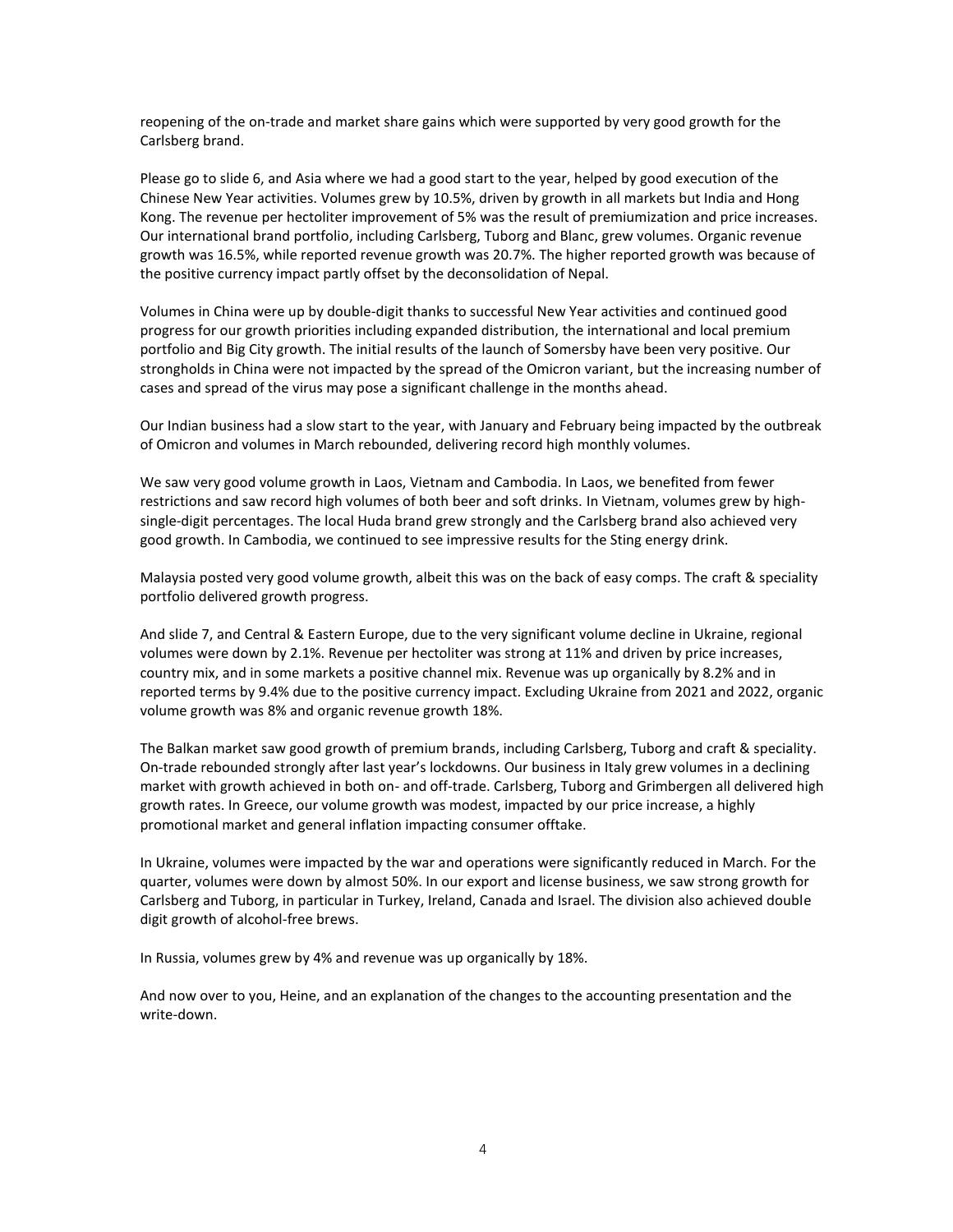#### **Heine Dalsgaard, Chief Financial Officer, Carlsberg A/S**

Thanks, Cees, and good morning, everybody. Please turn to slide 8 and changes to the accounting presentation of Russia. Last week, we announced the key changes following the decision to divest the Russian business. As a consequence of this decision, the Russian business will be presented separately in the Group accounts as from the 1st of January 2022.

In the P&L, the net result from the Russian business will be presented in one-line as "net result from Russian operations held for sale", and that is below profit after tax. In other words, revenue EBIT finance costs and tax from Russia will not be included in the respective P&L lines. The net result from Russia will include the write-down of the Russian net assets. I'll come back to that in just a moment.

In the appendix to the Q1 announcement, we provide restated 2021 P&L and regional figures for the full year, the half-year and also for the quarters. Note that there are also small changes to the Western European numbers due to intercompany transactions. In the balance sheet, Russia will also be included as one-liners in both assets and liabilities.

The divestment of the Russian business is complicated and may take up to 12 months. A few words on what will happen to equity when the divestment is completed. The accumulated currency translation reserve within equity related to the Russian business will be reclassified from equity to the income statement and included in the net result from the Russian business. After reclassification of the currency translation reserve, the amount will be recognized in retained earnings. Therefore, there will be no change to total equity. The reclassification will have no effect on the Group's tax position. As at end of March 2022, the accumulated currency translation reserve related to the Russian business represented a loss of around DKK 42 billion.

Please go to slide 9. As a consequence of the decision to divest Russia and as a consequence of the operational impact from the war on Ukraine and on other parts of the region, several write-downs have been recognized.

The Russian net assets all being reassessed at fair value, currently resulting in a write-down of approximately DKK 9.5 billion in the Russian P&L. This is not based on external offers for the business, but on a range of internal assumptions and subject to a very high level of uncertainty and volatility. Consequently, the fair value of the Russian business is highly sensitive to changes in the assumptions and may change until the final value can be determined, based on an actual transaction. The write-down of the net assets related to the business in Russia will be included in net result from Russia operations held for sale in the P&L.

In Ukraine, the war has of course impacted customers and sales outlets. And as a result, we have written down doubtful trade receivables, obsolute inventories and some commercial assets in total amounting to around DKK 300 million. This write-down will be recognized in special items.

Finally, the war has also led to impairment and write-down of goodwill allocated to the Central & Eastern European region, including the goodwill related to our business in Ukraine. In total, write-down of goodwill in Central & Eastern Europe amounts to around DKK 700 million, which will be included in special items.

We assume that we will be able to resume consistent production at our breweries in Ukraine when the situation in the country stabilizes. However, due to the extraordinary nature of the situation, there will be changes to the presentation of profit and loss from the business.

Volumes and revenue in Ukraine after 24 February will continue to be included in regional figures. However, until a consistent level of operations is resumed, the operating result will be reported at DKK 0, as costs not covered by revenue will be reported in special items due to the very special circumstances.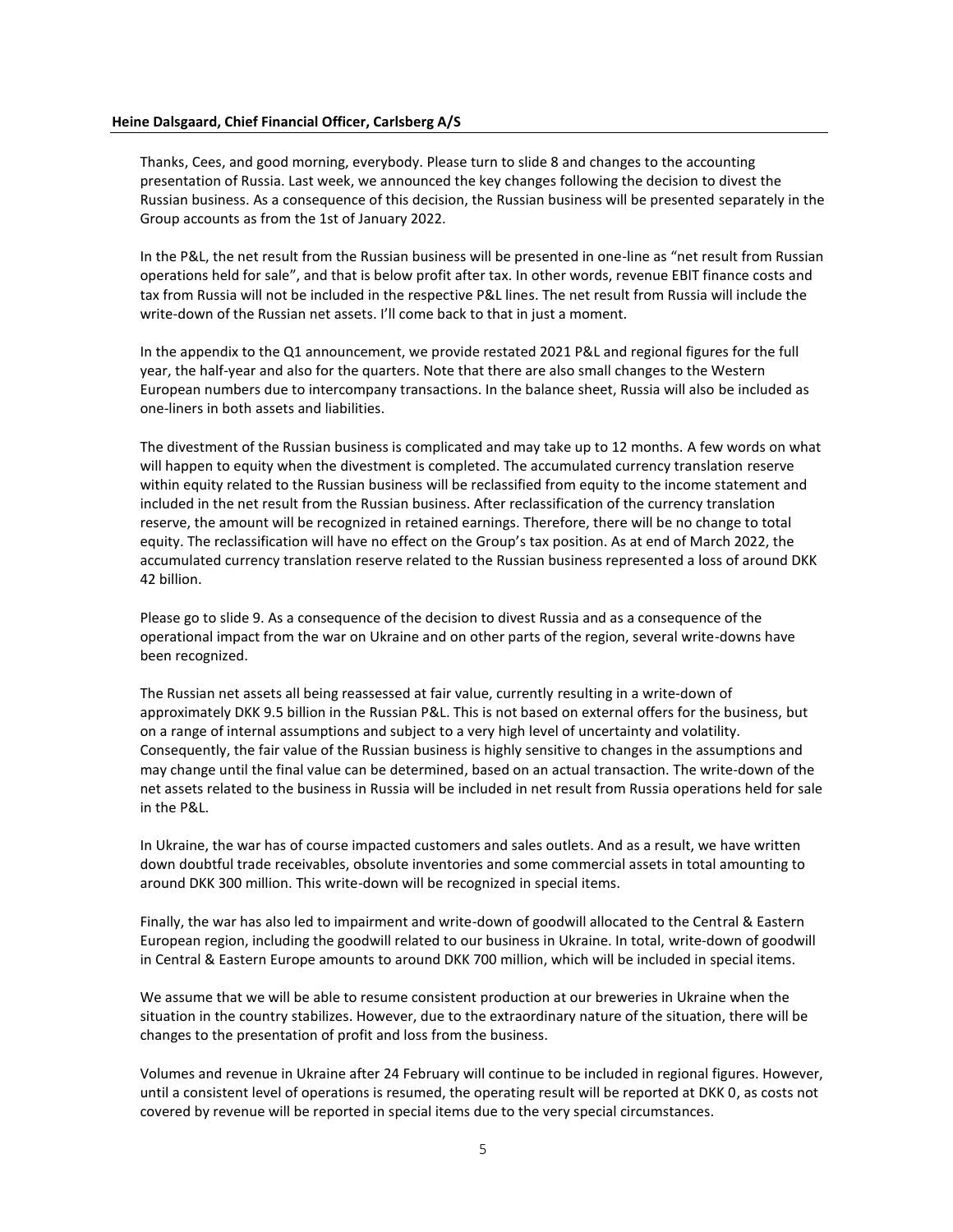Please turn to slide 10 and the outlook for the full year.

The guidance is impacted by two important decisions. Firstly, Russia will not be included in the ordinary business result and is therefore not included in the guidance. The restated 2021 operating profit excluding Russia and intergroup transactions amounted to DKK 10.129 billion. Secondly, operating profit from Ukraine will be included at zero for 2022.

Based on this, we expect an organic operating profit development of around minus 5% to plus 2%. Excluding Ukraine in 2021 and 2022 and looking only at the rest of the Group, this would translate into an operating profit development of around minus 1% to plus 7%.

We want to emphasize that the earnings expectations is significantly more uncertain than usual due to the development of the war in Ukraine, the continued rising and volatile input costs, possible supply chain disruptions, any government imposed restrictions relating to the pandemic, mainly in China, uncertain consumer behavior from the accelerating inflation, and as well the overall macroeconomic development.

Based on the spot rate yesterday, we assume a currency impact on operating profit of plus DKK 350 million. All other assumptions remain unchanged from last week. Net finance costs, excluding FX, are assumed to be around DKK 550 million to DKK 600 million, effective tax rate 22% to 23% and CapEx around DKK 4.5 billion. The slightly higher finance costs and lower CapEx than communicated in February are due to the changed accounting treatment of Russia and also reduced CapEx in Ukraine.

Slide 11, please, and an update on the share buyback. The Group's financial position and liquidity remain strong despite the reclassification of Russia. Based on the restated figure excluding Russia, the net interestbearing debt to EBITDA at year-end 2021 would have been approximately 1.37 times and this is well below our leverage target of below 2 times.

In addition, in March we established a one-year fixed term bank loan of €500 million and in April, we recommitted our €2 billion committed revolving credit facility with all our relationship banks. So we feel very comfortable with our funding position.

Last Friday, we ended the year's first quarter share buyback program. In total, around 1.1 million shares were repurchased at a total value of DKK 1 billion, corresponding to an average share price of DKK 890. The daily volume bought represented an average of around 7% of daily traded volume on Nasdaq Copenhagen. Because of the Group's strong financial position, we are today initiating the second quarterly buyback. The value of this second share buyback program will amount to DKK 1 billion. The Carlsberg Foundation will participate in the share buyback on a pro rata basis. Further details can be found on page 5 in the Q1 trading statement.

And now back to you, Cees.

## **Cees 't Hart, Chief Executive Officer, Carlsberg A/S**

Thanks, Heine. Before opening up for Q&A, let me summarize. Q1 was a turbulent quarter due to the terrible situation in Ukraine, and we do our utmost to protect our people. We have decided to divest the Russian business. In the rest of the business, we delivered a strong start to the year with strong volume and revenue per hectoliter growth. We are initiating another DKK 1 billion share buyback today.

That was it from our side. As usual, for the Q&A, we will limit the number of questions to two per person to ensure that as many as possible get a chance to get through. After your questions, you are welcome to join the queue again. And with this, we are now ready to take the questions.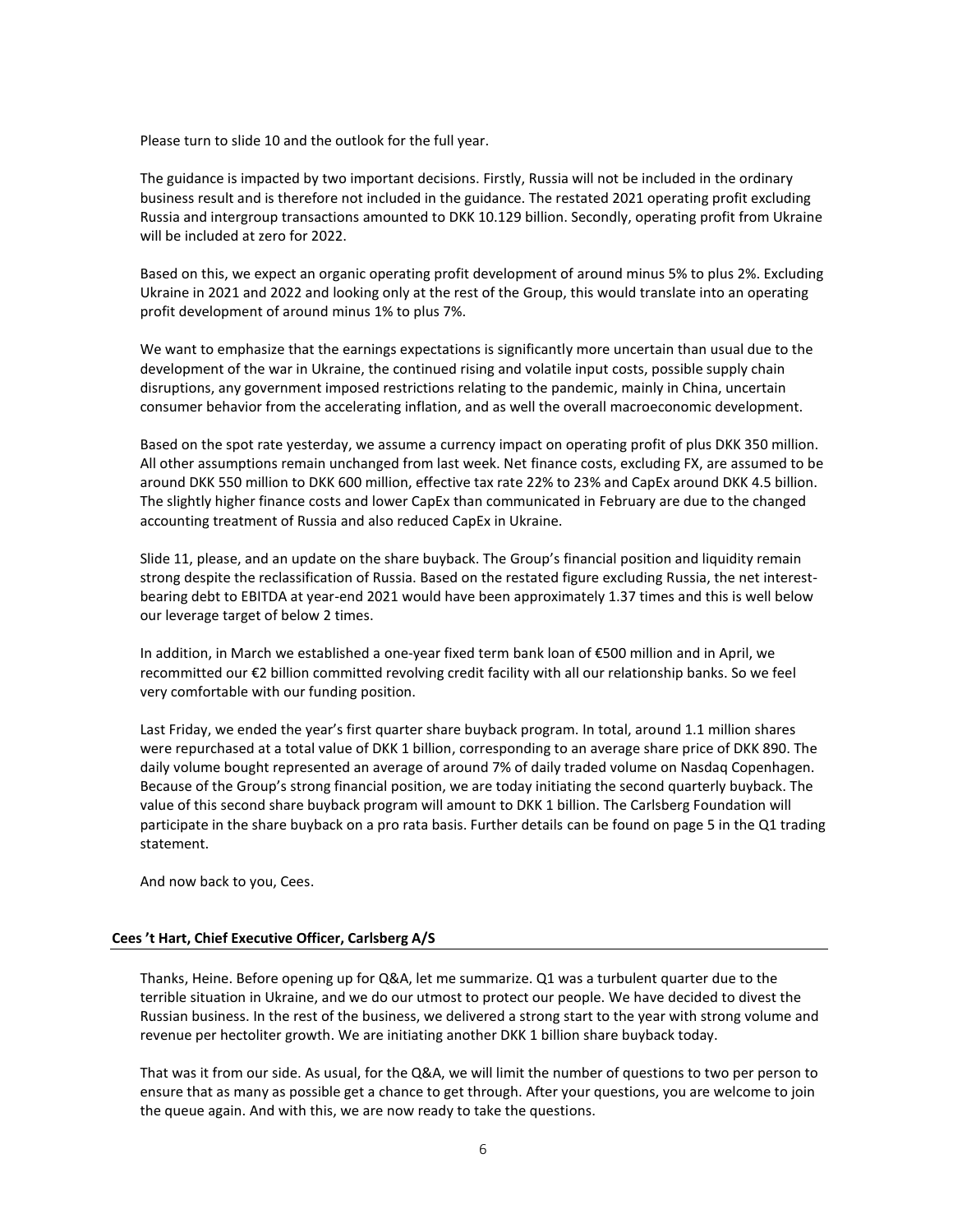# **QUESTION AND ANSWER SECTION**

Operator: [Operator Instructions] We will have a brief pause while questions are being registered. The first question comes from the line of Edward Mundy from Jefferies. Please go ahead, your line will now be unmuted

**<Q – Ed Mundy – Jefferies International Ltd.>:** Good morning, Cees, Heine and Peter. Two questions from me, please. The first is the very strong revenue per hectoliter in Western Europe, +18%, you mentioned that includes positive geographic mix, channel mix, as well as headline pricing. Are you able to share what the pricing element was within that plus 18%? And are you seeing any impact on consumption from this pricing, yet?

The second question is really around current trading. It feels like the weather's been quite good within Western Europe in Q2 so far. And I think in your presentation, you said that the spread of the virus in China may pose challenges in the months ahead, which would sort of imply that you're not seeing a slowdown in China. Is that the right read? And could you comment on sort of Q2 trading so far?

**<A – Cees 't Hart – Carlsberg A/S>:** Thanks, Ed, and good morning. With regards to Western Europe, I'll take it. And then your second question, Heine will take. We have indeed strong volumes and revenue per hectoliter growth in Western Europe. The beer volumes were up by 15%, other beverages development, 17% up, the total volumes were up 1% versus Q1 2019, and then I exclude the UK. We see a strong revenue per hectoliter growth due to the on-trade recovery. As you said, these are easy comps due to the heavy lockdowns in Q1 [2021].

On the 18% revenue per hectoliter improvement, approximately 80% is from the positive channel and product mix. Country mix and price increases supported also positively in this. And in Q2, there will be a positive channel mix also, albeit significantly smaller than in Q1. We see that the pricing impact will be larger than in Q1. However, total revenue per hectoliter improvement will be significantly lower than in Q1 and H2 will be even lower as there will only be few restrictions in H2 – there were few restrictions in H2 last year. Heine, over to you.

**<A – Heine Dalsgaard – Carlsberg A/S>:** Yeah. Thanks. Good morning. And so on the current trading, as you know, we don't comment on current trading but it is very clear that since we are now at the end of April, then April trading month-to-date is of course taken into account when setting our guidance range. As you know, we get daily sales reports from our countries and from our regions. As you also are alluding to and as we also mentioned in the call, we do see in China some disruption in April from COVID-19. So far it's not something that's that significant for our strong-holds.

**<Q – Ed Mundy – Jefferies International Ltd.>:** Great. Thank you.

# **<A – Cees 't Hart – Carlsberg A/S>:** Thanks Ed.

Operator: The next question comes from the line of Fintan Ryan from JPMorgan. Please go ahead. Your line will now be unmuted.

**<Q – Fintan Ryan – JPMorgan Securities Plc>:** Good morning, Cees, Heine, and Peter. Two questions from me please. Firstly, within the guidance that you updated last week, could you give us a percent of what's embedded in terms of COGS per hectoliter inflation? I think the previous guidance back in February had factored in around 10% to 12% COGS per hectoliter. But as you sort of sit here today and on a normalized basis, how do you see COGS per hectoliter for the rest of 2022, and again, how well are you hedged for H2 in terms of moving, potential other moving parts?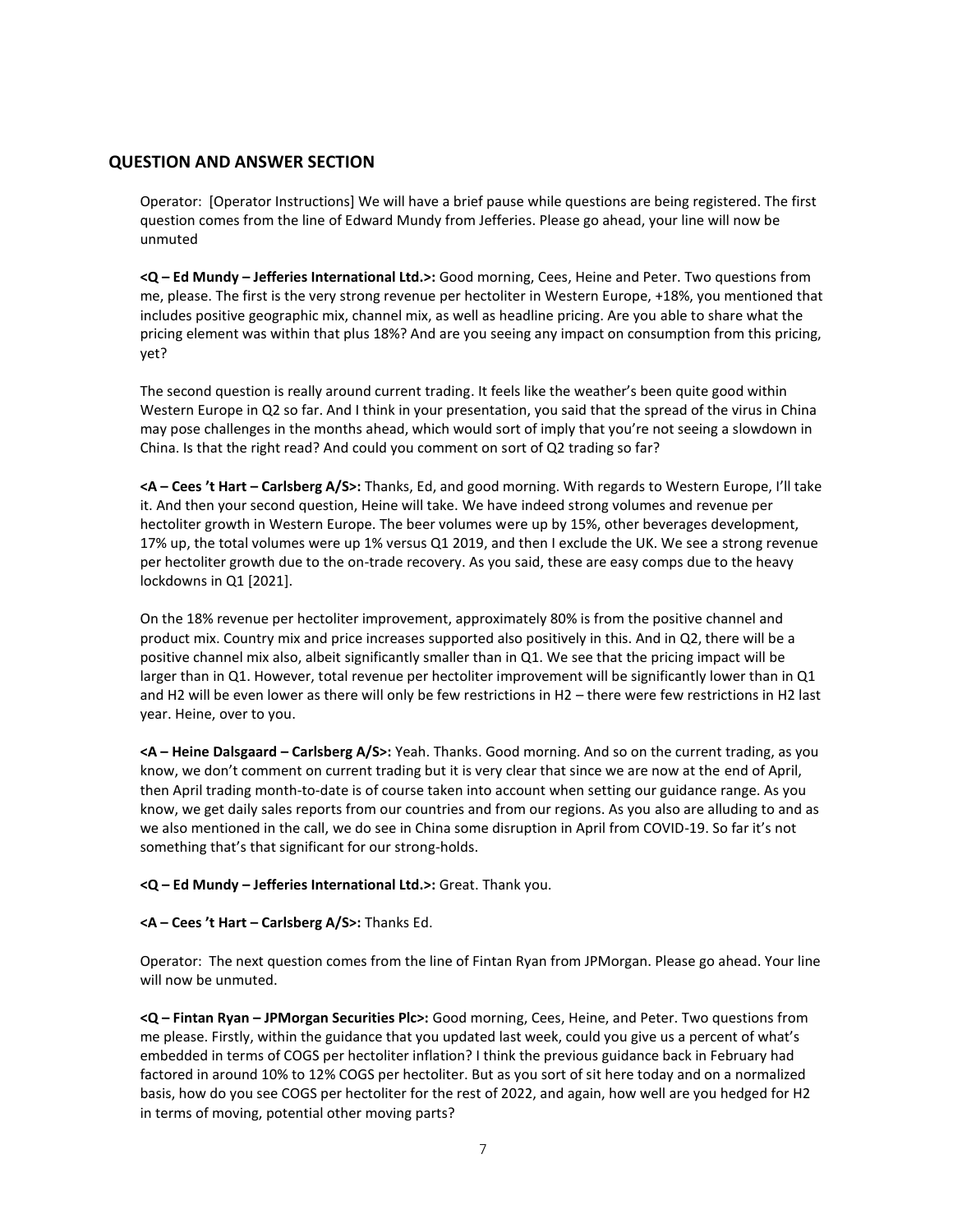And then secondly, just following up with a question on the price/mix in Western Europe, I think in the statements you mentioned that you started to seeing some volume elasticity, in both Poland and Germany. Is this something – could you provide some color in terms of what, in particular, is driving this price elasticity with consumer sentiment, or is it Q2 [indiscernible] (25:52) overall portfolio mix? And are there any other markets where you could potentially see some volume weakness as you put any increased pricing as we go through the back end of the year? Thank you.

**<A – Cees 't Hart – Carlsberg A/S>:** Thank you, Fintan. Heine, over to you for the first question.

**<A – Heine Dalsgaard – Carlsberg A/S>:** So on the COGS per hectoliter, the assumption from February of when we said about 10% to 12% increase, that included Russia, for good reasons at that point in time. And in Russia, the COGS increase is higher than for the rest of the Group.

If we exclude Russia from the previous guidance, then the COGS per hectoliter increase would have been around 8% to 10%. So the current expectation of 10% to 12% is a couple of percentage points higher than previously on a like-for-like basis. We are, as you know, relatively well hedged for the commodities that we can hedge, in particular barley and aluminum. There are a significant part of our COGS that we cannot hedge and have not hedged, including energy, which is driving a significant part of the increase versus three months ago.

**<A – Cees 't Hart – Carlsberg A/S>:** Fintan, with regard to your question on Germany, there are three elements. We took very early in the year a price increase, in fact, at the 15th of January. Most of our competitors waited. They have announced to increase prices only per April. Then on top of that, retailers, because we were ahead of the price increases, stopped our promotions and our competitors increased their promotions. So in that respect, we will probably catch up in the second half of the year. But quarter one was indeed a negative volume development and also a bit in share development due to the elements that I just described.

**<Q – Fintan Ryan – JPMorgan Securities Plc>:** Thank you. And is there any other markets where maybe your competitors haven't followed the price that you've been taking?

**<A – Cees 't Hart – Carlsberg A/S>:** No, no. I think that's also too early. It is relatively difficult to distinguish all the elements because the on-trade was closed as you know and as you see, to analyze the price mix is relatively complex. But in fact, also in our quarterly review, we didn't get any notable element of an impact of price increases on the market or consumer behavior. I think also it's a bit too early.

**<Q – Fintan Ryan – JPMorgan Securities Plc>:** Great. Thank you very much.

**<A – Cees 't Hart – Carlsberg A/S>:** Thank you.

Operator: The next question comes from the line of André Thormann from Danske Bank. Please go ahead. Your line will now be unmuted.

**<Q – André Thormann – Danske Bank A/S>:** Yes. Thanks a lot for taking my question, and good morning, everyone. So my first question is in terms of your assumptions for guidance. Can you maybe give or elaborate a bit on what have you assumed in terms of risk for down-trading in 2022? That's my first question. And then the second one is what have you assumed for further COVID lockdowns in China for 2022? Thanks.

**<A – Cees 't Hart – Carlsberg A/S>:** Thank you. Heine, with regard to the guidance, over to you, and China probably also.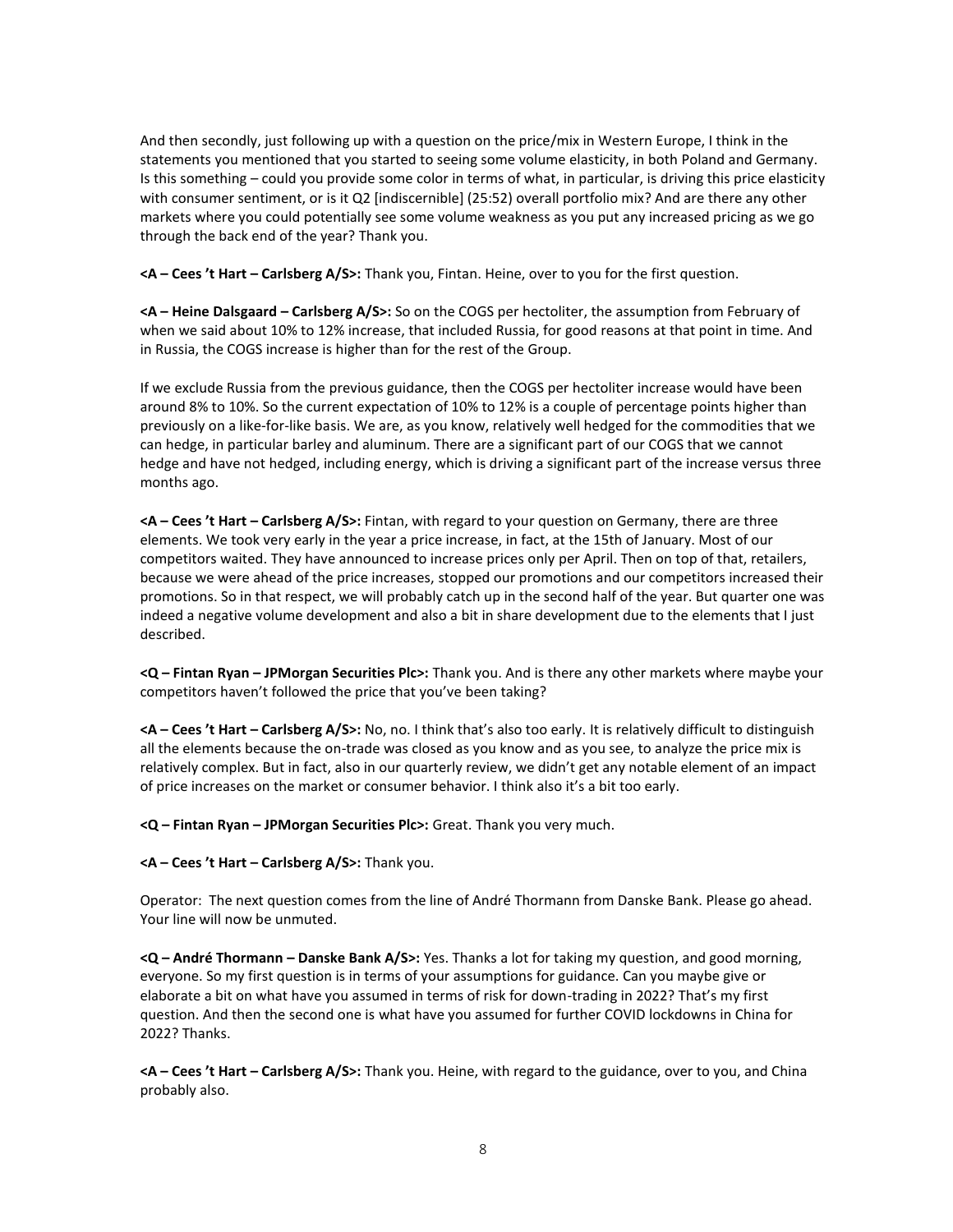**<A – Heine Dalsgaard – Carlsberg A/S>:** So, good morning André. So on the assumptions behind the guidance range, there are clearly many, many assumptions going into that. We don't see, specifically to your question on down-trading, we don't see any particular sort of short-term down-trading, perhaps with the exception of a few markets close to Russia and to Ukraine. But except for that, the impact short term is relatively limited.

On top of that, some of the main assumptions include a solid on-trade recovery across all markets as the restrictions are being lifted. That is what we're seeing right now. We are assuming that we will be able to pass on the COGS per hectoliter increase of 10% to 12% via the increase in revenue per hectoliter and so far so good. That is what we've managed to do so far and that is certainly also the expectation for the remainder of the year.

And then when it comes to other assumptions, we are assuming that we will continue to invest into marketing, but we will continue as well to be very disciplined and very focused when it comes to managing our fixed costs tightly using our OCM methodology, which have served us quite well so far.

# **<A – Cees 't Hart – Carlsberg A/S>:** China?

**<A – Heine Dalsgaard – Carlsberg A/S>:** Okay. And on China, André, as said, we had a very strong Q1 in China. But in April, we do see some impacts from COVID, not so much in our strongholds. And so far, as said, the impact is primarily from lockdowns in the eastern part of the country which, as you know, is not our strongholds, but we are, of course, following the situation very closely, and have also increased our inventory levels. The guidance and the guidance range take into account some COVID-19 disruptions, also within our core markets, but not a full country-wide lockdown, which is not – also not what we are assuming.

## **<Q – André Thormann – Danske Bank A/S>:** Okay. Thanks a lot.

# **<A – Heine Dalsgaard – Carlsberg A/S>:** Thank you.

Operator: The next question is from the line of Andrea Pistacchi from Bank of America. Please go ahead. Your line will now be unmuted.

**<Q – Andrea Pistacchi – Bank of America>:** Yes. Thank you. Hi, Cees. Hi, Heine. A couple of questions, please. On China, you're saying clearly not – very limited impact so far. Are you detecting any impact rather than directly from the lockdowns, the more general sort of tightness in the consumer, any impact from – of that? Then it would be – well, I don't know if you can do this, but give us a bit of an understanding of your geographical breakdown in China, so such as to understand if the Chongqing were to be impacted by lockdown how large is that? How large is Xinjiang these days for your business?

And finally please on China, you are flagging − you're talking about the launch of Somersby. If you could give a bit more color on that. You sound optimistic about the potential for that. Is that a city approach or you rolling it out sort city by city or is it a more broader launch? Thank you.

**<A – Cees 't Hart – Carlsberg A/S>:** Thank you, André. With regards to the geographical split, I don't think we want to move into that kind of details in these calls. With regard to the other two questions. First of all, the lockdown and the impact. Yes, we saw in our big cities, which as you know are a bit more to the east, we saw some negative impact, especially Blanc was touched by this in March and also a bit Wusu. So we pick up some of the negative developments at the Eastern Coast but still were able to make a very good quarter.

With regards to the launch of Somersby for us, this is like a test market in China is almost a big launch in any other market but it's a test market for us. We have high hopes and are now also more confident that Somersby could be a next lever of growth in our Chinese portfolio. As you know, we have the big cities, we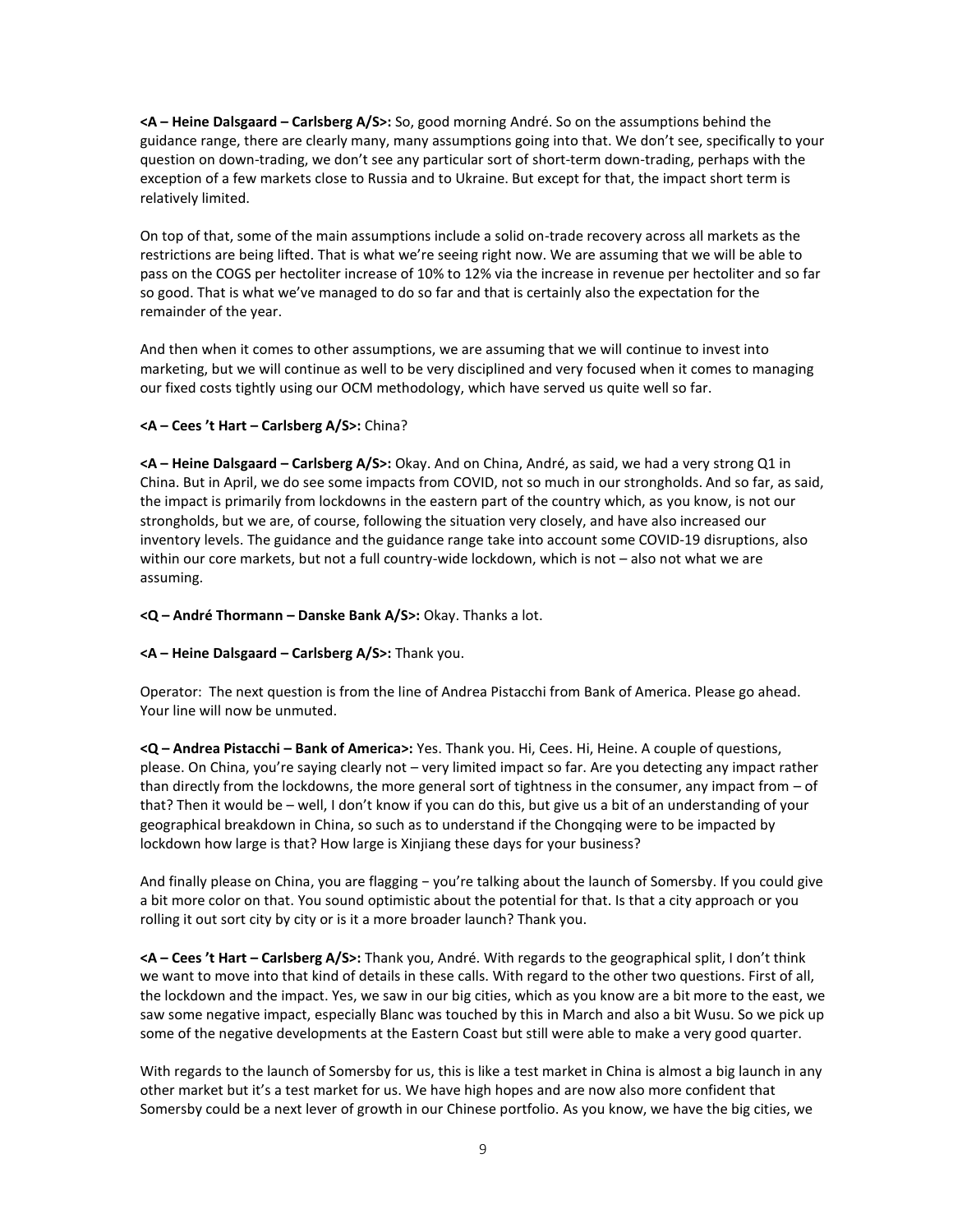have the local power brands, we have the international premium brands. We have our solid base in the western part of China. And npw on top of that, we think that we can further develop Somersby. So it is small numbers but as it was a test market and doing very well, we are now starting to roll that out further.

**<Q – Andrea Pistacchi – Bank of America>:** Thank you.

**<A – Cees 't Hart – Carlsberg A/S>:** Thank you, Andrea.

Operator: The next question comes from the line of Simon Hales from Citi. Please go ahead. Your line will now be unmuted.

**<Q – Simon Hales – Citigroup Global Markets Ltd.>:** Thanks. Good morning, Cees. Good morning, Heine. A couple of questions for me, please. Obviously, you talked about the strong reopening that we've seen in a number of markets. I wonder if you could provide a little bit more detail as regards to the strength of Western Europe. I mean, are we back now at pre-COVID levels in the on-premise in the quarter or perhaps more importantly, in terms of the exit rates when we came through March when all of the restrictions, I think, in probably all the markets in Europe were lifted. Are there any particular strong markets you would call out?

And then secondly, I wonder if you could talk about any of the impact you're seeing from the Ukraine situation in some of your other Eastern European markets. You've mentioned with regard to Poland, but I wonder what you're seeing either in the quarter or even into Q2 around some of the Baltic states, etcetera, if anything at all.

**<A – Cees 't Hart – Carlsberg A/S>:** Thanks. And very good morning, Simon. With regards to the reopening, well, we can compare to – with different years, of course. If you compare this Q1 2019, Western Europe is 9% ahead of that quarter in 2019 and it's a bit mixed with excellent growth, for example vis-à-vis 2019 from Norway, also from Sweden, from Poland, excellent the UK, Germany, and Switzerland is more or less a bit around zero. And France is a bit negative, as you know that we have some issues in France. So all in all, Western Europe came out excellent. And on top of that, we have the Western European index into on-trade versus 2019 and we are now trading on the index of 85 excluding UK and index of 85 with regards to Q1 2022, on-trade versus 2019.

That in terms of the Ukrainian situation in Poland. Well, the Polish market have been impacted by different elements, high price increases on low priced brands; on top of that, an excise increase of 10%, and on top of that, the severe impact of the Ukrainian refugees. I was in Poland two weeks ago. It is really – and I lived in Poland so I can judge it a bit – it is really awful what's happening there with regards to so many people, about 2.5 million Ukrainians, trying to find their way in Poland. The city of Warsaw has now 10% Ukrainians. And, of course, that changes the society a lot but also the market. So Poland has done an excellent job, I think, in helping Ukrainians, but it also has impacted the market, as such, and the market was down.

For the rest in the Baltics and going forward, I don't think we see – it's difficult to say. I don't think we see that much impact of it other than the elements that just painted. And in that respect, we need to see through how the next price increases will impact the market because as you know, the disposable income in the Baltics and in Poland is a bit lower than in other parts of Western Europe.

**<Q – Simon Hales – Citigroup Global Markets Ltd.>:** Okay. That's really helpful. And just to clarify, Cees, the 85% index you mentioned with regards to the on-premise level of sales versus pre-COVID ex UK, that's for the quarter. I would assume it would be higher in terms of the exit rate, given that there were still some Omicron restrictions in place in some of your markets through January and February. Is that the right way to think about it?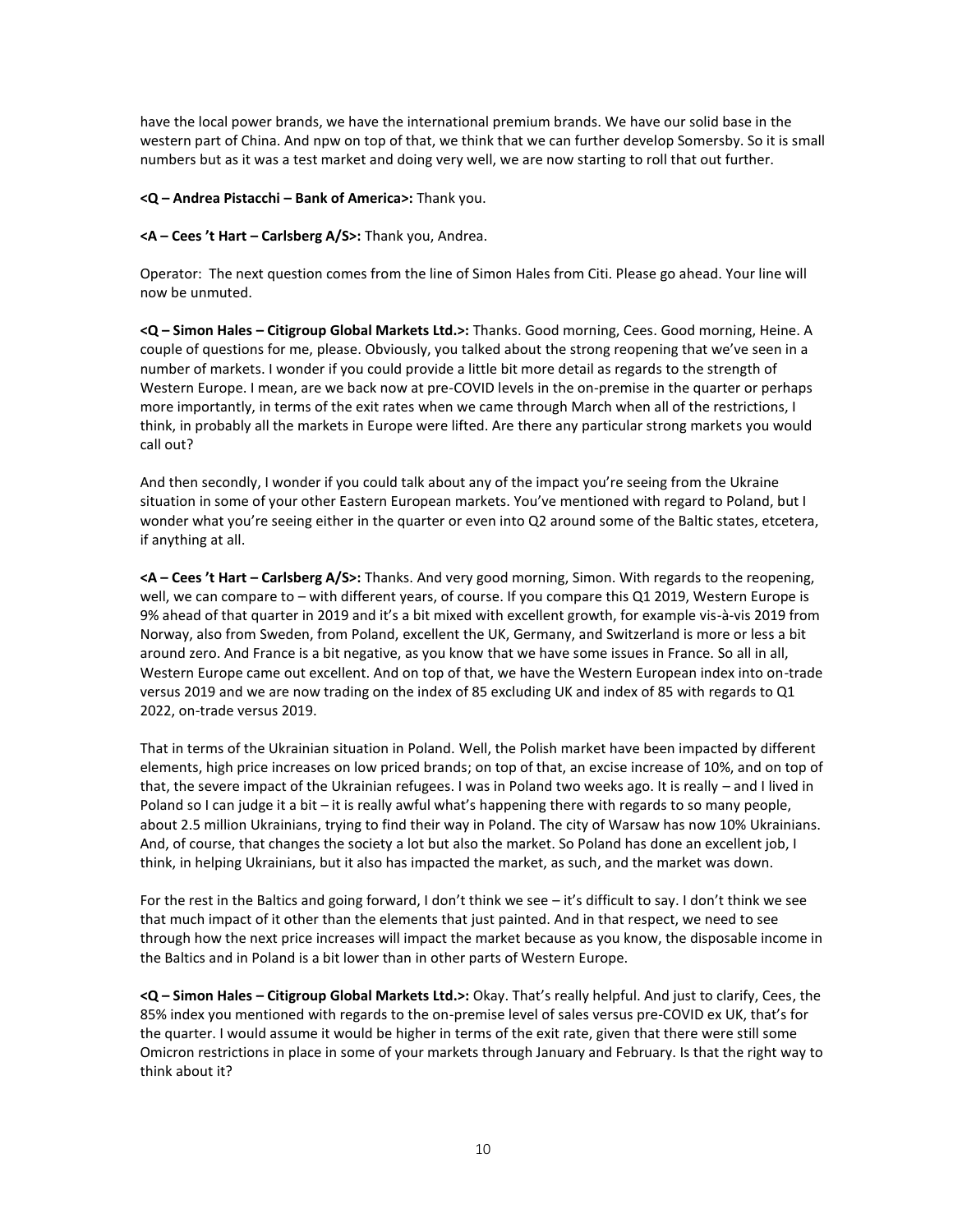**<A – Cees 't Hart – Carlsberg A/S>:** Absolutely. I wouldn't put a percentage on it, but it will be significantly higher than the 85% if you take … probably I guess it will be close to 100% if you take in exit, absolutely, yeah.

**<Q – Simon Hales – Citigroup Global Markets Ltd.>:** Okay. Thanks. Very helpful.

**<A – Cees 't Hart – Carlsberg A/S>:** Thank you, Simon.

Operator: The next question comes from the line of Laurence Whyatt from Barclays. Please go ahead. Your line will now be unmuted.

**<Q – Laurence Whyatt – Barclays Investment Bank>:** Good morning, Cees, Heine. Thanks very much for the questions, two for me as well. Just following the disposal of your Russian business, it looks like China will now be more than 20% of sales and likely to be much more than that in terms of profits. Is there any concern in terms of having so much reliance on one country? And is there any steps you could take to try and mitigate that?

And so similarly, would you make any further changes to your divisional split, moving some countries around into the Central & Eastern European division now it will be significantly smaller once Russia is out?

And then secondly, with the UK market largely back to normal and the on-trade probably ahead of prepandemic levels, have your expectations of the Marston's joint venture changed, now that you've had a bit of time to experience it in a more normal market post-COVID? Thank you very much.

**<A – Cees 't Hart – Carlsberg A/S>:** Thank you, Laurence. With regards to the consequences for the portfolio, yes, of course. This is something which is a conversation we have in ExCom and also with the Board. And going forward, we can't say to China, please grow a bit less because then the others come up a bit better. But, obviously, we continue to invest further in China, but, that's also what we said already in SAIL'27, we also see opportunities to grow in other areas, which would rebalance the portfolio somewhat. And to name a few, Vietnam and India are part of that. But also – and that touches to your question on Marston's, the UK. We think that we can recover quite a lot in France and now with also the Pepsi deal in Switzerland, with also other plans that we have that we think also a country like Switzerland can contribute to a better portfolio balance.

With regards to your question on the region. Yes, also that is on the table. It's too early to comment on it now because the region as such is very much needed to carve out Russia to ensure that all the core processes, because it was a fairly integrated business in that region, very well run. Now we need to disintegrate it, de-integrate it. And in that respect, we now need to make sure that we come up with a plan how to come to another kind of maybe regional balance in the future. However, these are all early days. The first focus is to have a proper and a decent carve out.

With regard to the UK, we are only positively surprised, especially also after Q1. We think in hindsight still that we made the right move with Marston's. Also the Carlsberg business has strengthened over the last one-and-a-half year. The Carlsberg brand came out extremely well, more than 6% growth in Q1. Underlying momentum improved, market share – things we have not seen before 2021. The synergies come through. It's a very well managed business and we are looking forward to see more of that. So we feel very confident about our business in the UK.

**<Q – Laurence Whyatt – Barclays Investment Bank>:** That's great. Thank you very much.

**<A – Cees 't Hart – Carlsberg A/S>:** Thanks, Laurence.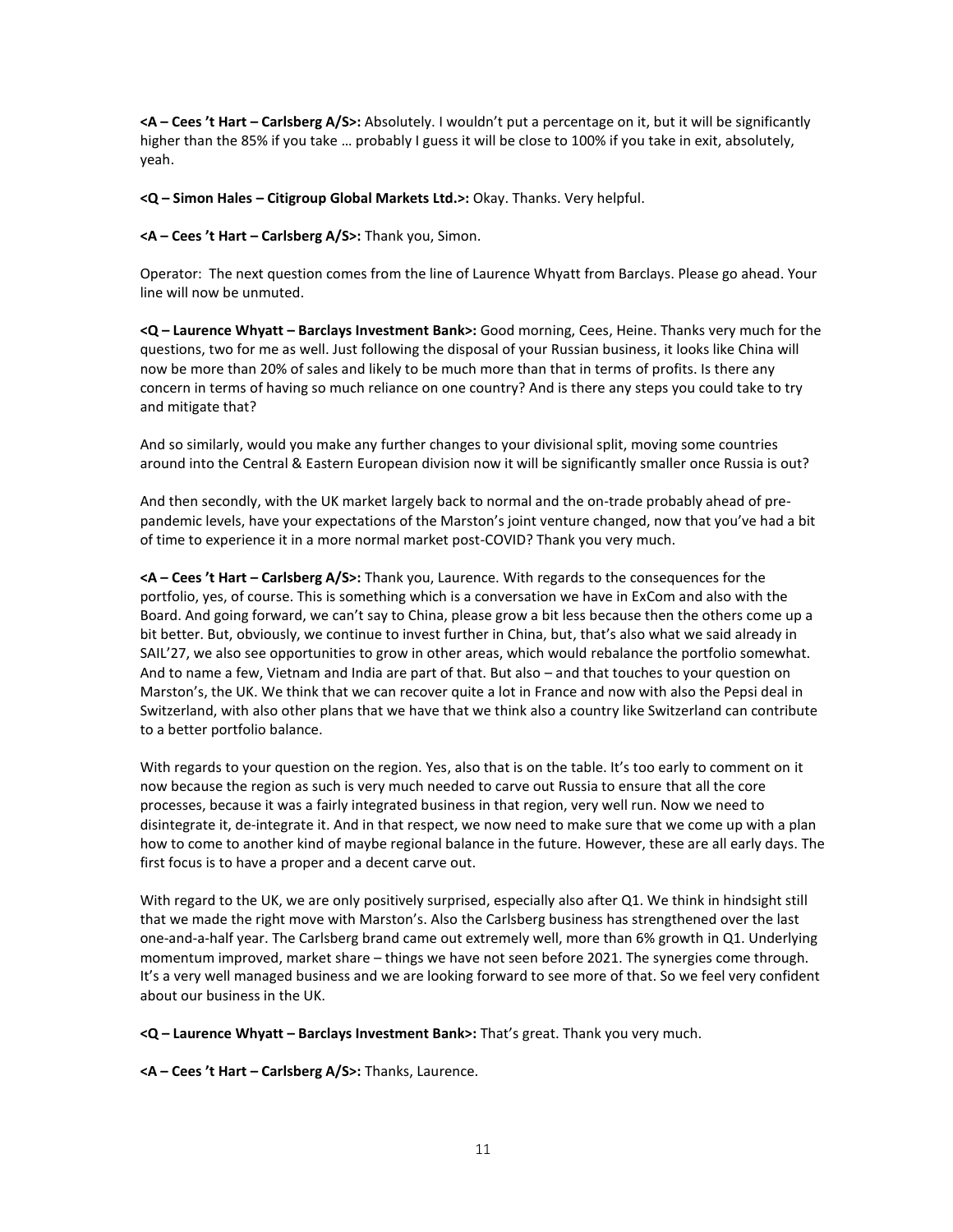Operator: The next question comes from the line of Tristan van Strien from Redburn Partners. Please go ahead. Your line will now be unmuted.

**<Q – Tristan van Strien – Redburn (Europe) Ltd.>:** Good morning, gentlemen. Just two for me as well. Just a follow-up on China. Can you just maybe expand on the balance of volume and price/mix that you achieved in Q1 and how we should think about that going forward over the year. And then, second, just your export and license business is getting to be quite significant. Is there a strategic purpose or rationale behind that business? Or is it more opportunistic, just kind of traditional way of looking at exports?

**<A – Cees 't Hart – Carlsberg A/S>:** Thanks, Tristan, and good morning. With regards to the China business, the volumes were up by 11%, revenues 17%. In a declining market, around 1.5%. So we had a very good start of the year with excellent sell-in to Chinese New Year in January. And afterwards, we saw that there was a very good throughput. So we had an excellent execution of Chinese New Year. Also, February, March – February strong. March was a bit weaker, especially due to the lower growth of some of the brands in the big cities, as a result of COVID in the East. So that's where we are at this moment in time.

In the second half or basically in Q2 and further, we might have some impact of COVID that what we already took into account, also in our guidance. And as a consequence, you could argue that maybe the revenue, the price/mix will be a bit muted, but for the rest we see all the levers in China and continued good momentum.

With regards to export and license, well for SAIL'27, we see that in some of these markets that are under the umbrella of export and license, that there are good opportunities. One of them is Korea, the other is Canada. The third one is Australia. We have good propositions there and over the time we have maybe not always captured all the growth opportunities there. And maybe also related to an earlier question about how to rebalance the portfolio after the exit of Russia, also there we see opportunities to rebalance. So it is a specific part of the market where we have high expectations from for SAIL'27.

**<Q – Tristan van Strien – Redburn (Europe) Ltd.>:** Can I just have a follow-up on that? At what point does it make more sense to start looking at greenfields, especially looking at Australia or Canada, which obviously not close to your countries?

**<A – Cees 't Hart – Carlsberg A/S>:** Yeah, but let's say, it is part of the plan, we should not reveal here. But we have already an operation there. So it's not really greenfield and that is very different from the big city strategy that we tried five, six years ago; we learned from that. We have established already brands in these markets without indeed a brewery. And then of course the rest is about when there is a kind of enough critical mass to produce locally, so that might be a next step. But the good thing is that we make good progress in some of these countries.

**<Q – Tristan van Strien – Redburn (Europe) Ltd.>:** Thank you.

**<A – Cees 't Hart – Carlsberg A/S>:** Thanks, Tristan.

Operator: The next question is from the line of Søren Samsøe from SEB. Please go ahead. Your line will now be unmuted.

**<Q – Søren Samsøe – SEB Enskilda (Denmark)>:** Yes. Hello, gentlemen. Two questions from my side. First, if you can say what markets that was impacted by price increase in Q1 and which, where you see that happening in Q2? And then secondly, around how we should think about cost in the first half versus second half this year? And also, if you can confirm that you expect EBIT growth to be high in first half than second half this year? Thank you.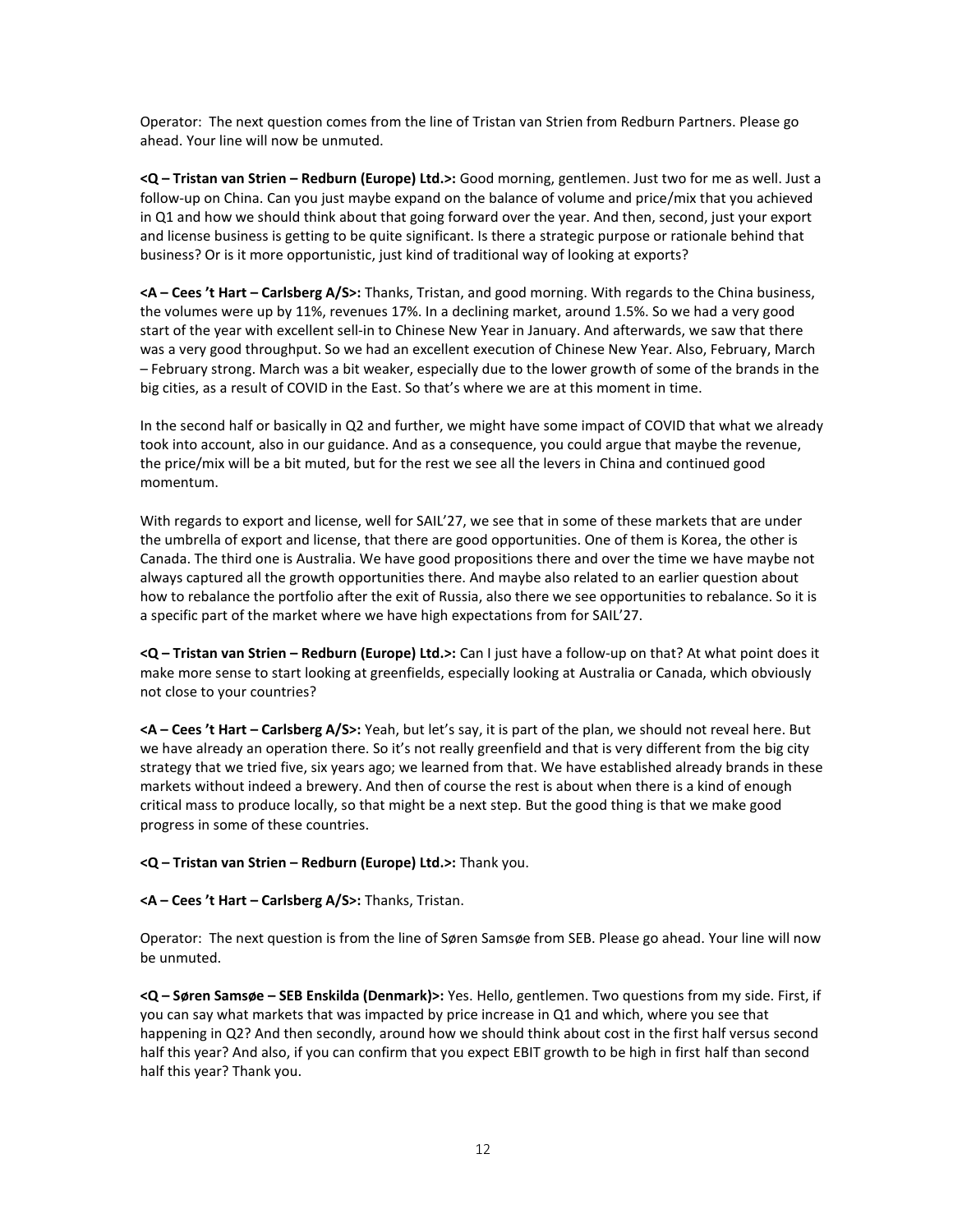**<A – Cees 't Hart – Carlsberg A/S>:** Søren, good morning. I will take the first part of your question. And then the second question will be answered by Heine. With regard to the market on price increase, frankly you can almost say that it started already before the year-end in Eastern Europe where price inflation started – cost inflation started much earlier. And we also learned from there excellent progress on that. We then focused very much on Western Europe to take pricing. And we've talked about it already earlier in the year with regards to how difficult it is to take pricing, but I'm really almost proud to say that we have been able at that moment of time to take the prices that we needed. And then or now, if you like, we're implementing price increases as we speak in Asia. So all the countries across our portfolio are confronted with significant price increases and as we said earlier, some of these need to have a second round in the second half of this year. For your second question, Heine, over to you.

**<A – Heine Dalsgaard – Carlsberg A/S>:** Good morning, Søren. So cost, to your second one on costs, so the first half versus the second half. So in terms of sort of the SG&A area, it's unchanged in the sense that we have the same discipline, or expecting the same discipline of cost, of course depending on how the world develops, we can gear up or we can gear down on our OCM approach. But the logic that we've had over the last few years in terms of SG&A remains unchanged. So, that means we are using our OCM methodology and we started using that as soon as we saw the headwinds coming late February and early March. So in terms of cost, continued discipline.

If you talk about COGS, the headwinds will be bigger in the second half than in first half. Revenue and profits for – and that's then your second question − revenue and profits for 2022 will be more frontend-loaded than usual. On top line, the Q1 is expected to be the strongest quarter of the year. Q2 will also be good due to expected better on-trade than last year, in particular in April and May. First half profit growth and margins are expected to be much better than the second half, partly partly due to last year's comps and also partly due to the comment from before of higher input and energy costs that will impact more in the second half than in first half.

**<Q – Søren Samsøe – SEB Enskilda (Denmark)>:** Thank you. That's clear.

# **<A – Cees 't Hart – Carlsberg A/S>:** Thanks, Søren.

Operator: Next question is from the line of Mitch Collett from Deutsche Bank. Please go ahead. Your line will now be unmuted.

**<Q – Mitch Collett – Deutsche Bank AG>:** Hi, Cees. Hi, Heine. I wanted to come back to the comment you made, Cees, about volumes being 10% ahead of 2019 on a like-for-like basis, does that include an impact from Ukraine? And I guess, given what you said about the on-trade by going back to about 85% in Western Europe and that implying a CAGR of around 3%, is there any reason why we shouldn't expect that level of growth to continue going forward once the world gets a bit more normal?

And then my second question is on guidance, and I appreciate an awful lot has happened, but your guidance which is now minus 1% to plus 7% if we strip out the impact of Ukraine, I guess there's a 1% headwind from the higher COGS. And it does sound like Q1 was perhaps a bit better than expected. So can you maybe just flesh out why guidance is in that range given the strong Q1? Thank you.

**<A – Cees 't Hart – Carlsberg A/S>:** Thanks a lot, Mitch, and good morning. When I was referring to Q1 versus the 2022 versus 2019, I was quoting the 9%, it's Western Europe. When we take – and let me then give you the full picture – when we take Asia, it's 21%, very much because of strong growth in China. So when we take Q1 2022 versus 2019, China is 36% ahead. But also Laos is 13% ahead, Vietnam 24% ahead. So very good figures in my view.

India is flat, also in Q1 2022, which is somewhat from Omicron in India, but in general, very good figures there. And Central Eastern Europe excluding Russia, then of course because that's what we do now is minus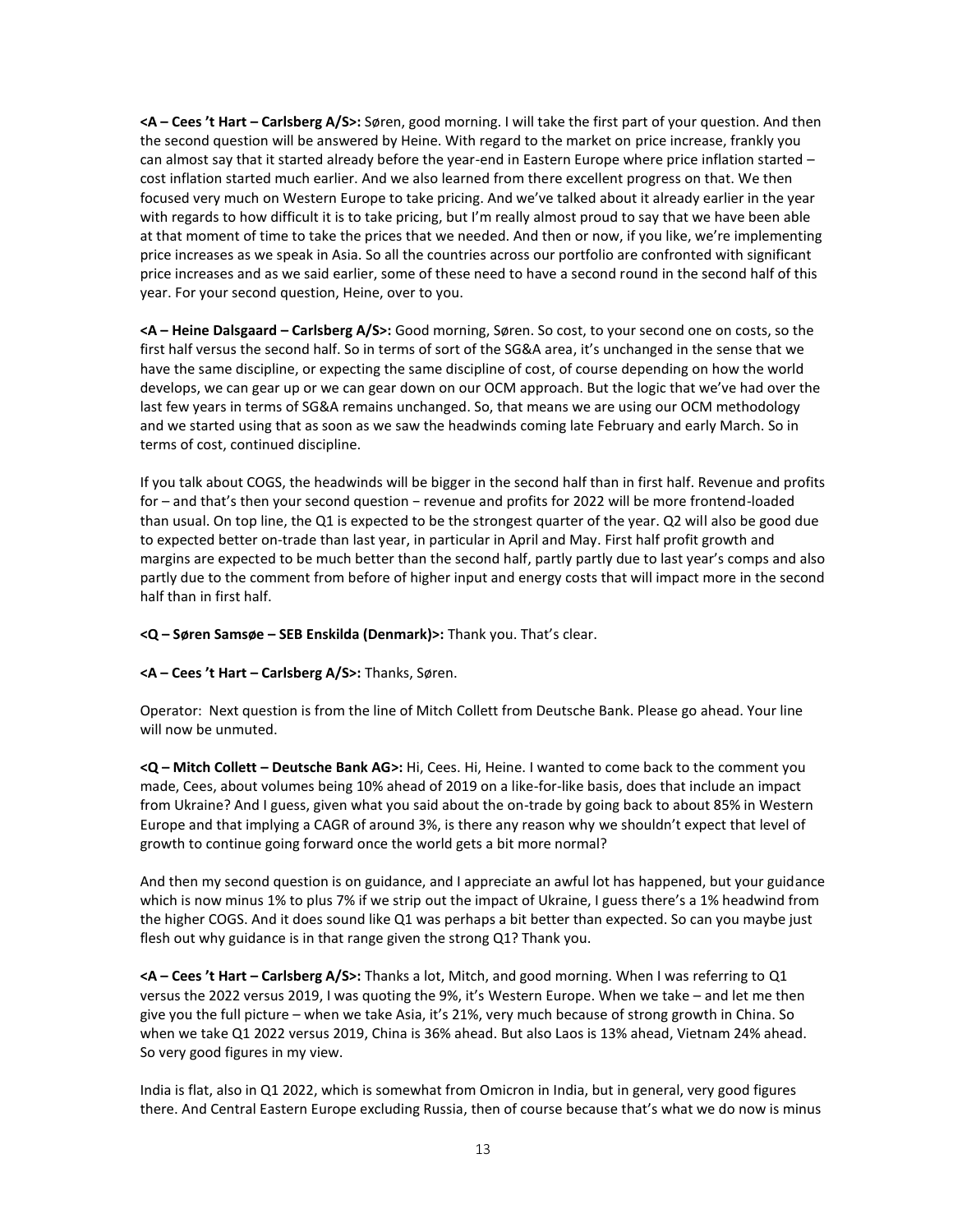2%. And that has a lot to do with Ukraine. With regards to Ukraine, what we said earlier at the moment, if you take that one out in Q1, Central Eastern Europe grew by 8%. So at the moment that Ukraine comes back and let's hope for a very fast peace in Ukraine, we think that we can come back to a bit more normality, but that's more hope and pray than anything else that we can do at this moment of time.

Having said that, it is really excellent work that the local team is doing by reopening two out of three breweries. They have a huge stamina, resilience and not because of us or on our request or pressure but they want to go back to, between brackets, normal life, and hence, we are slightly optimistic also there. With regard to the guidance, over to you.

**<A – Heine Dalsgaard – Carlsberg A/S>:** Yes. Good morning. So if we split into two and then say on the one side, what has changed since last time we discussed the guidance in early February. Then on the positive side, as you're also saying here we had a very good start to the year which is then partly offset by the negative earnings impact from Ukraine, and also the even higher input and energy cost versus what we saw just a few months ago.

Generally, in terms of the outlook and that's in the second part, the uncertainty and the volatility is really, really high. The cost headwind is significant. We are well hedged, but the volatility will impact the unhedged positions as well as the certain elements of our COGS that are not hedged like for instance, energy. And then in addition, we are also seeing some impact from suppliers passing through now their energy cost increases.

As you know, our ambition is to offset the COGS per hectoliter increase through higher revenue per hectoliter, and that we have done. So, so far so good, and we expect to continue to do that. So overall, we are confident with our guidance range but there is quite a lot of uncertainty and volatility out there, which is then the logic behind our range of improvement. Yes, we are, and I think you would be the same if you were sitting on our side of the table.

**<Q – Mitch Collett – Deutsche Bank AG (Broker UK)>:** That's very helpful. Thank you.

**<A – Cees 't Hart – Carlsberg A/S>:** Thanks, Mitch.

Operator: The next question is from the line of Trevor Stirling from Bernstein. Please go ahead. Your line will now be unmuted.

**<Q – Trevor Stirling – Sanford C. Bernstein>:** Good morning, Cees and Heine. Two small questions for me. One is a technical one. Cees, when you were talking about the on-trade in Europe, you said ex UK. I'm just wondering why you excluded the UK from that – is it significantly better or worse than the rest of Western Europe.

And the second one, just in Ukraine, you mentioned that two out of three breweries are now open. I presume those were two in Kyiv and Lviv.

**<A – Cees 't Hart – Carlsberg A/S>:** Yes, it is. Throughout 2019, we didn't have Marston's yet, and we didn't basically pick up all the details from Marston's in 2019. So that's the reason why it's not quoted here. And you're right. In Ukraine, we have three breweries, and the ones – the two ones, if like you like, in the mid and in the west are reopened. That's the Kyiv and Lviv. Yes.

**<Q – Trevor Stirling – Sanford C. Bernstein>:** All right. Super. Thank you very much, Cees 't.

**<A – Cees 't Hart – Carlsberg A/S>:** Thank you, Trevor. And with that, could we have the last question, please?